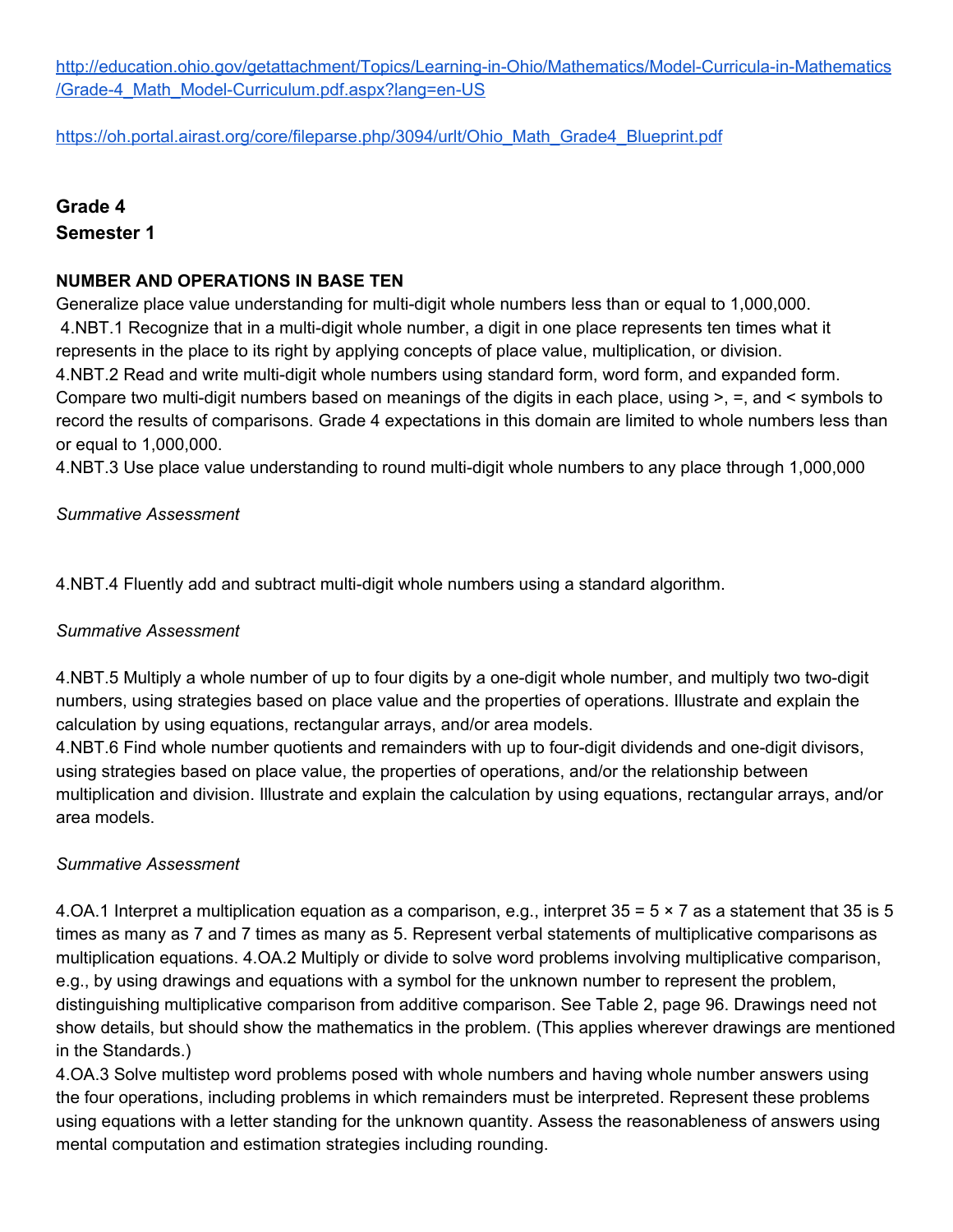4.OA.4 Find all factor pairs for a whole number in the range 1-100. Recognize that a whole number is a multiple of each of its factors. Determine whether a given whole number in the range 1-100 is a multiple of a given one-digit number. Determine whether a given whole number in the range 1-100 is prime or composite. 4.OA.5 Generate a number or shape pattern that follows a given rule. Identify apparent features of the pattern that were not explicit in the rule itself. For example, given the rule "Add 3" and the starting number 1, generate terms in the resulting sequence and observe that the terms appear to alternate between odd and even numbers. Explain informally why the numbers will continue to alternate in this way.

# **Semester 2**

.

# **NUMBER AND OPERATIONS— FRACTIONS**

Build fractions from unit fractions by applying and extending previous understandings of operations on whole numbers limited to fractions with denominators 2, 3, 4, 5, 6, 8, 10, 12, and 100. (Fractions need not be simplified).

4.NF.1 Explain why a fraction a /b is equivalent to a fraction ( $n \times a$ ) /( $n \times b$ ) by using visual fraction models, with attention to how the number and size of the parts differ even though the two fractions themselves are the same size. Use this principle to recognize and generate equivalent fractions.

4.NF.2 Compare two fractions with different numerators and different denominators, e.g., by creating common denominators or numerators, or by comparing to a benchmark fraction such as 1 /2. Recognize that comparisons are valid only when the two fractions refer to the same whole. Record the results of comparisons with symbols  $\geq$ ,  $\equiv$ , or  $\leq$ , and justify the conclusions, e.g., by using a visual fraction model.

4.NF.3 Understand a fraction a /b with a > 1 as a sum of fractions 1 /b.

a. Understand addition and subtraction of fractions as joining and separating parts referring to the same whole. b. Decompose a fraction into a sum of fractions with the same denominator in more than one way, recording each decomposition by an equation. Justify decompositions, e.g., by using a visual fraction model. Examples:  $3/8 = 1/8 + 1/8 + 1/8$ ;  $3/8 = 1/8 + 2/8$ ;  $2 \frac{1}{8} = 1 + 1 + 1/8 = 8/8 + 8/8 + 1/8$ .

c. Add and subtract mixed numbers with like denominators, e.g., by replacing each mixed number with an equivalent fraction, and/or by using properties of operations and the relationship between addition and subtraction.

d. Solve word problems involving addition and subtraction of fractions referring to the same whole and having like denominators, e.g., by using visual fraction models and equations to represent the problem.

4.NF.4 Apply and extend previous understandings of multiplication to multiply a fraction by a whole number. a. Understand a fraction a /b as a multiple of 1 /b. For example, use a visual fraction model to represent 5 /4 as the product  $5 \times (1/4)$ , recording the conclusion by the equation  $5/4 = 5 \times (1/4)$  or  $5/4 = (1/4) + (1/4) + (1/4)$  $+ (1/4) + (1/4)$ .

b. Understand a multiple of a /b as a multiple of 1 /b, and use this understanding to multiply a fraction by a whole number. For example, use a visual fraction model to express  $3 \times (2/5)$  as  $6 \times (1/5)$ , recognizing this product as 6/5. (In general,  $n \times (a/b) = (n \times a)/b$ .)

c. Solve word problems involving multiplication of a fraction by a whole number, e.g., by using visual fraction models and equations to represent the problem. For example, if each person at a party will eat 3 /8 of a pound of roast beef, and there will be 5 people at the party, how many pounds of roast beef will be needed? Between what two whole numbers does your answer lie?

### *Summative Assessment*

4.NF.5 Express a fraction with denominator 10 as an equivalent fraction with denominator 100, and use this technique to add two fractions with respective denominators 10 and 100. For example, express 3 /10 as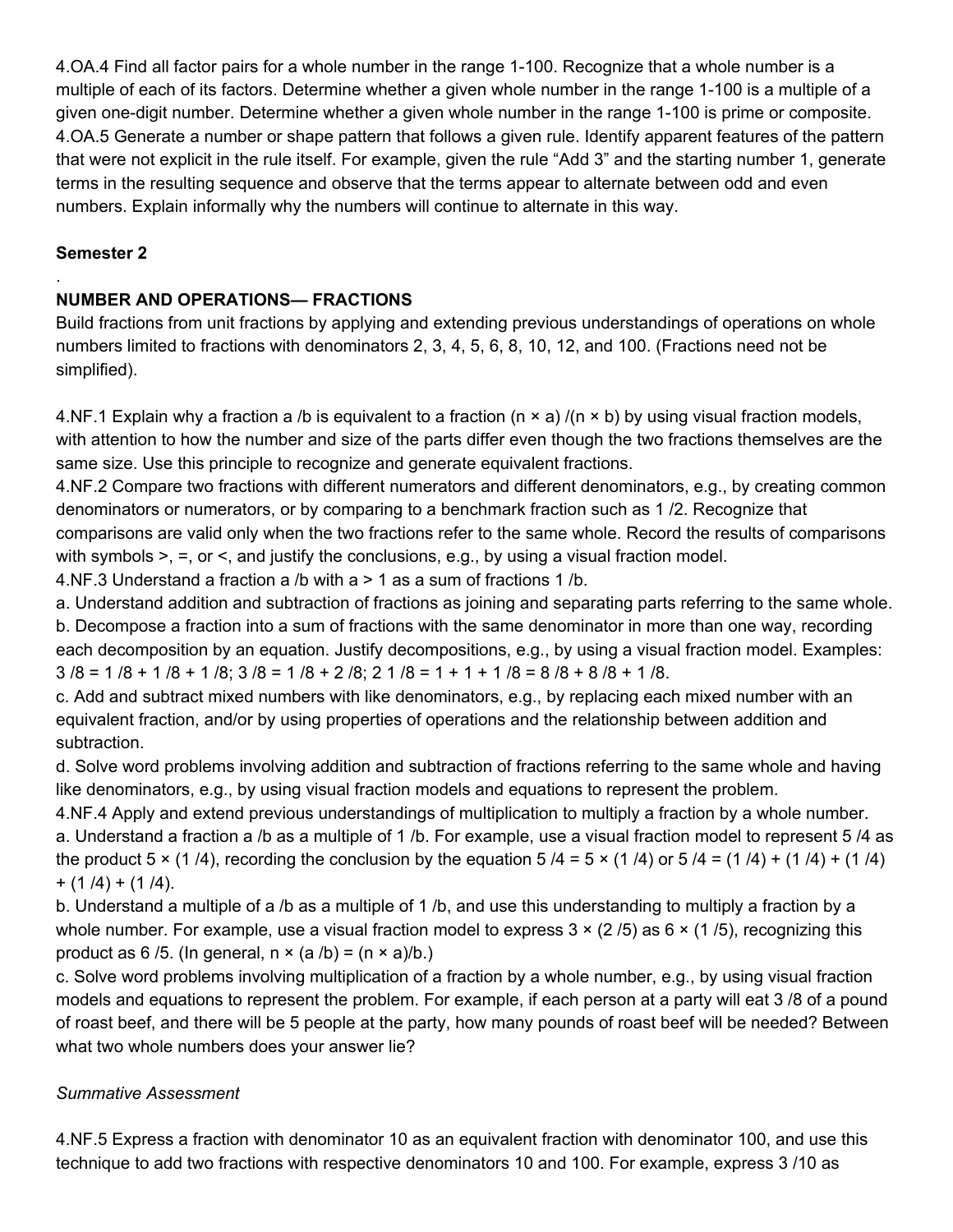30/100, and add 3 /10 + 4 /100 = 34/100. In general, students who can generate equivalent fractions can develop strategies for adding fractions with unlike denominators, but addition and subtraction with unlike denominators is not a requirement at this grade.

4.NF.6 Use decimal notation for fractions with denominators 10 or 100. For example, rewrite 0.62 as 62/100; describe a length as 0.62 meters; locate 0.62 on a number line diagram.

4.NF.7 Compare two decimals to hundredths by reasoning about their size. Recognize that comparisons are valid only when the two decimals refer to the same whole. Record the results of comparisons with the symbols >, =, or <, and justify the conclusions, e.g., by using a visual model.

### *Summative Assessment*

**MEASUREMENT AND DATA** Solve problems involving measurement and conversion of measurements from a larger unit to a smaller unit.

4.MD.1 Know relative sizes of the metric measurement units within one system of units. Metric units include kilometer, meter, centimeter, and millimeter; kilogram and gram; and liter and milliliter. Express a larger measurement unit in terms of a smaller unit. Record measurement conversions in a two-column table. For example, express the length of a 4-meter rope in centimeters. Because 1 meter is 100 times as long as a 1 centimeter, a two-column table of meters and centimeters includes the number pairs 1 and 100, 2 and 200, 3 and 300

4.MD.2 Solve real-world problems involving money, time, and metric measurement.

a. Using models, add and subtract money and express the answer in decimal notation.

b. Using number line diagrams, clocks, or other models, add and subtract intervals of time in hours and minutes.

c. Add, subtract, and multiply whole numbers to solve metric measurement problems involving distances, liquid volumes, and masses of objects.

4.MD.3 Develop efficient strategies to determine the area and perimeter of rectangles in real-world situations and mathematical problems. For example, given the total area and one side length of a rectangle, solve for the unknown factor, and given two adjacent side lengths of a rectangle, find the perimeter.

**MEASUREMENT AND DATA** Geometric measurement: understand concepts of angle and measure angles. 4.MD.5 Recognize angles as geometric shapes that are formed wherever two rays share a common endpoint, and understand concepts of angle measurement.

a. Understand an angle is measured with reference to a circle with its center at the common endpoint of the rays, by considering the fraction of the circular arc between the points where the two rays intersect the circle. An angle that turns through 1 /360 of a circle is called a "one degree angle," and can be used to measure angles.

b. Understand an angle that turns through n one-degree angles is said to have an angle measure of n degrees. 4.MD.6 Measure angles in whole number degrees using a protractor. Sketch angles of specified measure. 4.MD.7 Recognize angle measure as additive. When an angle is decomposed into non-overlapping parts, the angle measure of the whole is the sum of the angle measures of the parts. Solve addition and subtraction problems to find unknown angles on a diagram in real-world and mathematical problems, e.g., by using an equation with a symbol for the unknown angle measure.

**GEOMETRY** Draw and identify lines and angles, and classify shapes by

4.G.1 Draw points, lines, line segments, rays, angles (right, acute, and obtuse), and perpendicular and parallel lines. Identify these in two dimensional figures.

4.G.2 Classify two-dimensional figures based on the presence or absence of parallel or perpendicular lines or the presence or absence of angles of a specified size.